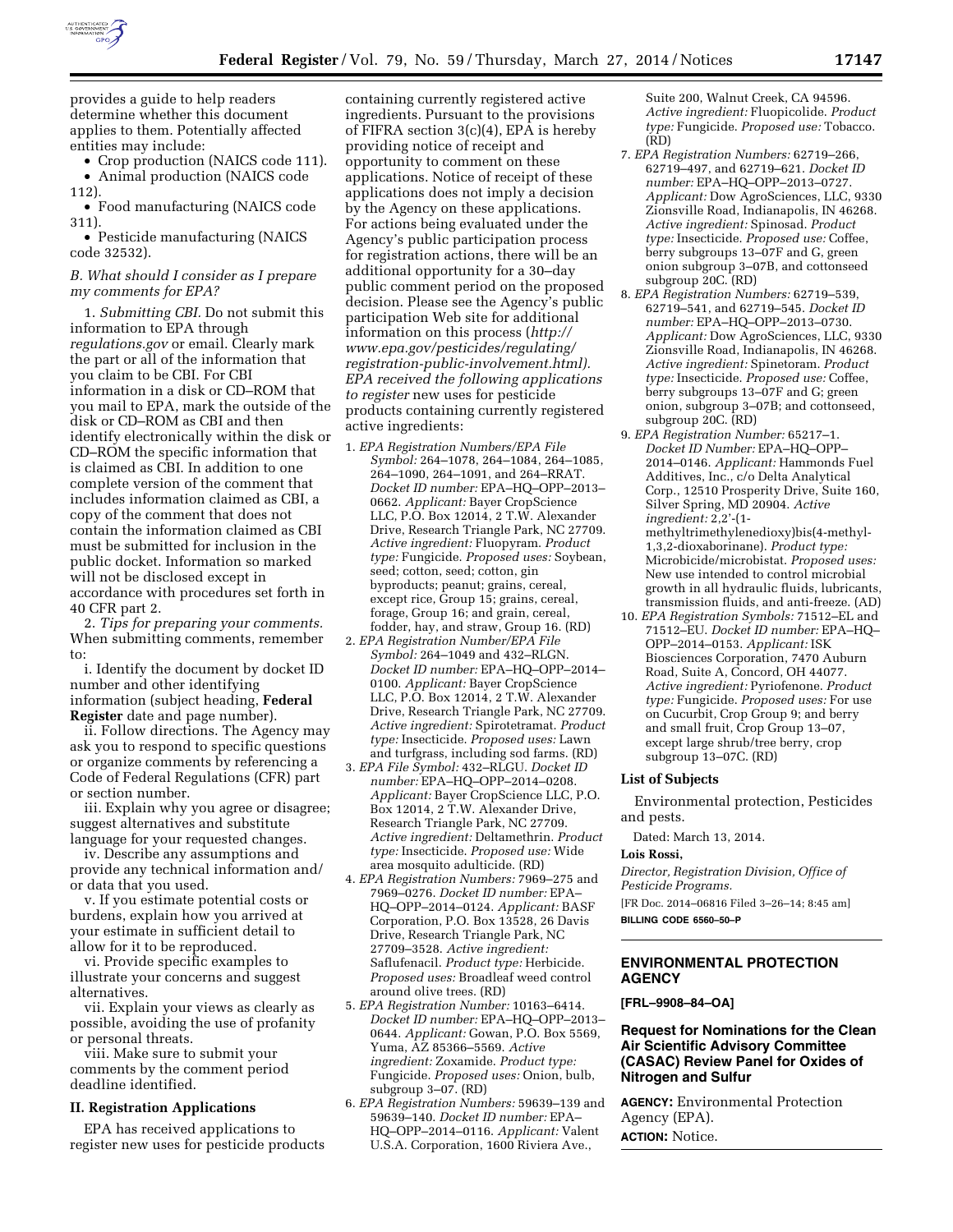**SUMMARY:** The U.S. Environmental Protection Agency (EPA or Agency) Science Advisory Board (SAB) Staff Office is seeking nominations of nationally recognized experts for consideration for membership on a new Clean Air Scientific Advisory Committee (CASAC) Review Panel on scientific assessments to support EPA's decisions on secondary (welfare-based) air quality standards for oxides of nitrogen  $(NO_X)$  and oxides of sulfur  $(SO_X)$ .

**DATES:** New nominations should be submitted by April 17, 2014.

**FOR FURTHER INFORMATION CONTACT:** Any member of the public wishing further information regarding this Request for Nominations may contact Dr. Holly Stallworth, Designated Federal Officer (DFO), EPA Science Advisory Board (1400R), U.S. Environmental Protection Agency, 1200 Pennsylvania Avenue NW., Washington, DC 20460; via telephone/voice mail: (202) 564–2073 or email at *[stallworth.holly@epa.gov.](mailto:stallworth.holly@epa.gov)*  General information concerning the CASAC can be found on the EPA Web site at: *[http://www.epa.gov/casac.](http://www.epa.gov/casac)* 

**SUPPLEMENTARY INFORMATION:** The CASAC was established pursuant to the Clean Air Act (CAA) Amendments of 1977, codified at 42 U.S.C. 7409(d)(2), to review air quality criteria and NAAQS and recommend any new NAAQS and revisions of existing criteria and NAAQS as may be appropriate. The CASAC shall also provide advice, information, and recommendations to the Administrator on the scientific and technical aspects of issues related to the criteria for air quality standards, research related to air quality, sources of air pollution, and of adverse effects which may result from various strategies to attain and maintain air quality standards. The CASAC is a Federal Advisory Committee chartered under the Federal Advisory Committee Act (FACA), 5 U.S.C., App. 2. Section 109(d)(1) of the CAA requires that the Agency periodically review and revise, as appropriate, the air quality criteria and the NAAQS for the six ''criteria'' air pollutants, including  $NO<sub>x</sub>$  and  $SO<sub>x</sub>$ . EPA is currently preparing to review the secondary (welfare-based) air quality criteria for  $NO<sub>x</sub>$  and  $SO<sub>x</sub>$ .

The SAB Staff Office is establishing a panel of experts to augment the chartered CASAC to provide EPA advice on its scientific assessments on this topic. The CASAC and the CASAC  $NO_X$ and SOX Secondary Review Panel will comply with the provisions of FACA and all appropriate EPA and SAB Staff Office procedural policies.

This **Federal Register** notice seeks nominations of nationally-recognized experts regarding  $NO<sub>x</sub>$  and  $SO<sub>x</sub>$  in one or more of the following disciplines. (a) *Ecological Effects.* Expertise in evaluation of the effects of exposure to gas-phase oxides of nitrogen and sulfur, nitrogen deposition and acidification caused by deposition of nitrogen and sulfur, on agricultural crops and natural ecosystems and their components, both flora and fauna, ranging from biochemical/sub-cellular effects on organisms to increasingly more complex levels of ecosystem organization and biodiversity. Appropriate expertise disciplines include: aquatic chemistry; aquatic ecology/biology; limnology; terrestrial ecology; forest ecology; grassland ecology; rangeland ecology; terrestrial/aquatic biogeochemistry; marine and estuarine ecology; landscape ecology; terrestrial/aquatic nutrient cycling; and terrestrial/aquatic wildlife biology and soil chemistry. (b) *Other Welfare Effects.* Expertise in the evaluation of the effects of oxides of nitrogen and sulfur and acid deposition on public welfare including damage to materials, and the interactions of these pollutants to affect global climate conditions. (c) *Ecosystem Exposure and Risk Assessment/Modeling.* Expertise in terrestrial and aquatic or biogeochemical modeling across a range of scales from local watershed to landscape to continental, static and dynamic ecosystem response models, integrated assessment models, identification of bio-indicators useful for tracking ecosystem change, methods and approaches available to estimate total loadings of sulfur and nitrogen species to ecosystems, and the current state of critical loads science and application. Expertise in modeling sensitivity of ecosystems to climate change as it relates to effects from nitrogen and sulfur oxides exposure. (d) *Ecosystem services and resource valuation.* Expertise in connecting ecological effects to incremental changes in provision of various final ecosystem services, both aquatic and terrestrial and subsequent incremental changes in the value of those services monetary or nonmonetary. (e) *Atmospheric Science.* Expertise in physical and chemical properties of oxides of nitrogen, reduced and organic forms of nitrogen, and oxides of sulfur; atmospheric processes involved in their formation and transport on urban to global scales; transformation of these pollutants in the atmosphere; and movement of the pollutants between media through deposition and other such mechanisms. Also, expertise in the

evaluation of natural and anthropogenic sources and emissions of oxides of nitrogen and sulfur; pertinent monitoring or measurement methods for the atmospheric concentration and deposition of these pollutants; and spatial and temporal trends in their atmospheric concentrations and deposition.

*Process and Deadline for Submitting Nominations:* Any interested person or organization may nominate qualified individuals for consideration of membership on the CASAC Oxides of Nitrogen and Sulfur Secondary Review Panel in the areas of expertise described above. Nominations should be submitted in electronic format through the EPA Web site: *[http://](http://yosemite.epa.gov/sab/sabproduct.nsf/Web/participatepanelformation?OpenDocument)  [yosemite.epa.gov/sab/sabproduct.nsf/](http://yosemite.epa.gov/sab/sabproduct.nsf/Web/participatepanelformation?OpenDocument)  [Web/participatepanelformation?Open](http://yosemite.epa.gov/sab/sabproduct.nsf/Web/participatepanelformation?OpenDocument) [Document.](http://yosemite.epa.gov/sab/sabproduct.nsf/Web/participatepanelformation?OpenDocument)* To receive full consideration, nominations should include all of the information requested below.

EPA's SAB Staff Office requests contact information about the person making the nomination; contact information about the nominee; the disciplinary and specific areas of expertise of the nominee; the nominee's resume or curriculum vitae; sources of recent grant and/or contract support; and a biographical sketch of the nominee indicating current position, educational background, research activities, and recent service on other national advisory committees or national professional organizations.

Persons having questions about the nomination procedures, or who are unable to submit nominations through the SAB Web site, should contact Dr. Stallworth as noted above. Nominations should be submitted in time to arrive no later than April 17, 2014. EPA values and welcomes diversity. In an effort to obtain nominations of diverse candidates, EPA encourages nominations of women and men of all racial and ethnic groups.

The EPA SAB Staff Office will acknowledge receipt of nominations. The names and biosketches of qualified nominees identified by respondents to this **Federal Register** notice, and additional experts identified by the SAB Staff will be posted in a List of Candidates for the  $NO<sub>x</sub>$  and  $SO<sub>x</sub>$ Secondary Review Panel on the SAB Web site at *[http://yosemite.epa.gov/sab/](http://yosemite.epa.gov/sab/sabproduct.nsf/fedrgstractivites/NOx%20SOx%20Secondary%20NAAQS%20Review?OpenDocument) [sabproduct.nsf/fedrgstractivites/](http://yosemite.epa.gov/sab/sabproduct.nsf/fedrgstractivites/NOx%20SOx%20Secondary%20NAAQS%20Review?OpenDocument) [NOx%20SOx%20Secondary%20](http://yosemite.epa.gov/sab/sabproduct.nsf/fedrgstractivites/NOx%20SOx%20Secondary%20NAAQS%20Review?OpenDocument) [NAAQS%20Review?OpenDocument.](http://yosemite.epa.gov/sab/sabproduct.nsf/fedrgstractivites/NOx%20SOx%20Secondary%20NAAQS%20Review?OpenDocument)*  Public comments on the List of Candidates will be accepted for 21 days. The public will be requested to provide relevant information or other documentation on nominees that the